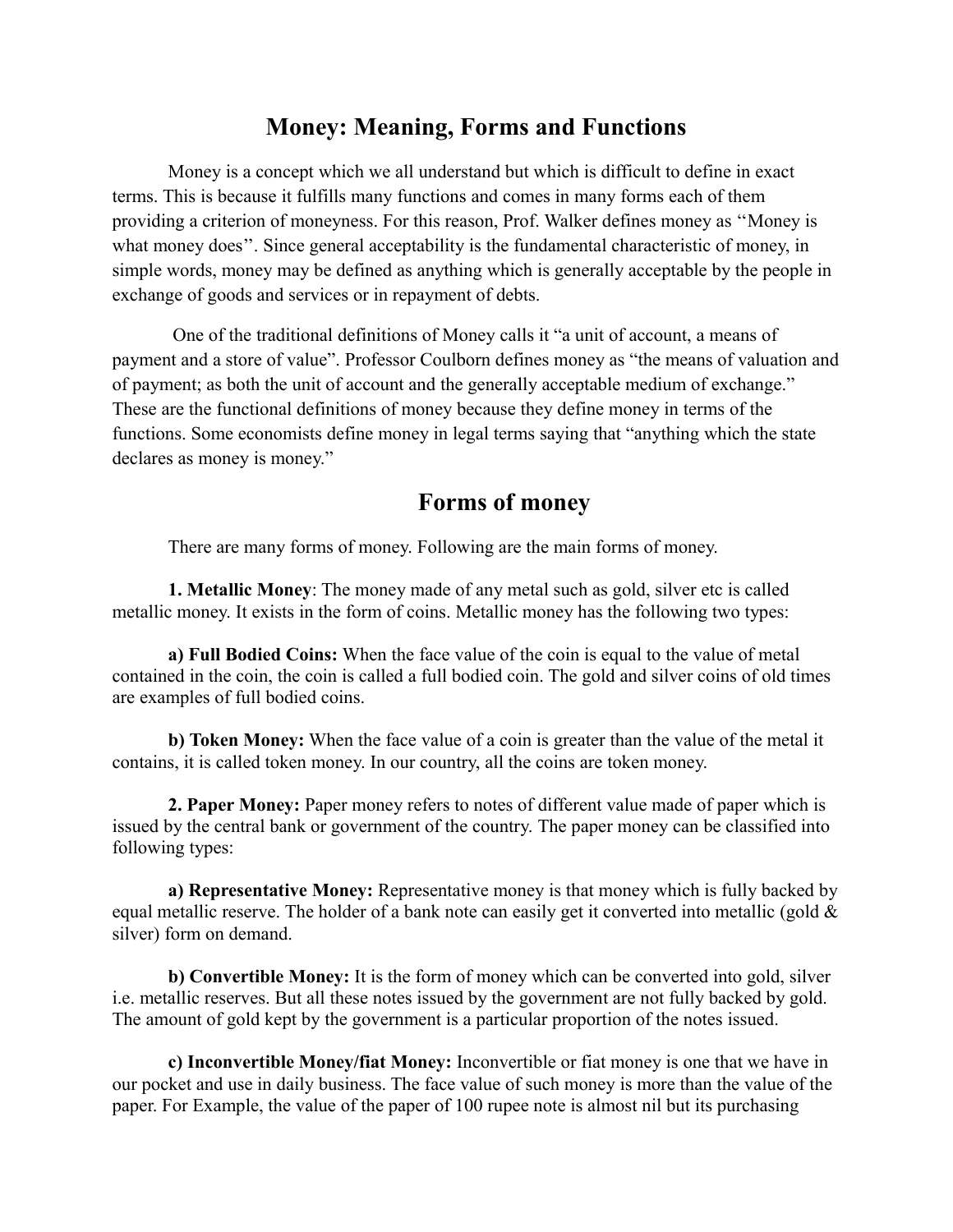power is equal to Rs.100. it has this value because it has been declared as legal money by the government. So it is generally accepted as a medium of exchange.

**3. Bank Money**: This is the most modern form of money this money is also called credit. It only consists of the following:

**a) Cheques**: A cheque is an unconditional order by the client on his bank to pay a certain sum of money to him or to any other party.

**a) Bills of Exchange**: A bill of exchange is an order by the drawer to the drawee to pay a sum of money to the drawer or to any other party.

**c) Draft:** Draft is a cheque drawn by a bank on its own branch or the branches of another bank requesting it to pay on demand a specific amount to a person named on it.

**4. Legal Tender Money:** The money that a person accepts as a means of payment and in discharge of debt is called legal tender notice. All the notes and coins issued by the government and the central bank are legal tender money. Legal tender money is of two types:

**a) Limited Legal Tender Money**: The money which can be used a means of payment up to a certain limit is called limited tender money.

**b) Un-limited Legal Tender Money**: The money that can be used a means of payment up to any limit or amount.

**c) Non legal tender money:** Non legal tender money implies optional money which a person may or may not accept as a means of payment. Bank money in the form of cheques, bills of exchange, promissory notes is not legal tender money therefore they represent Non legal tender money.

**5. Plastic Money**: Plastic money means the credit cards, smart cards. Plastic cards which have specially printed set of characters. Recently the use of this money has increase.

**6. Standard Money:** Standard money is that in which the value of goods as well as all other forms of money are measured. Thus, in India all prices of goods are measured in terms of rupees. Moreover, the other forms of money such as two-rupee notes, ten rupee notes, hundred rupee notes and one half rupee coin are expressed in terms of rupees. Thus rupee is the standard money of India. Standard money is always made the unlimited legal tender money.

**7. Near Money**: A type of money which can easily be converted into money. It included deposits, government bonds, printed bonds etc.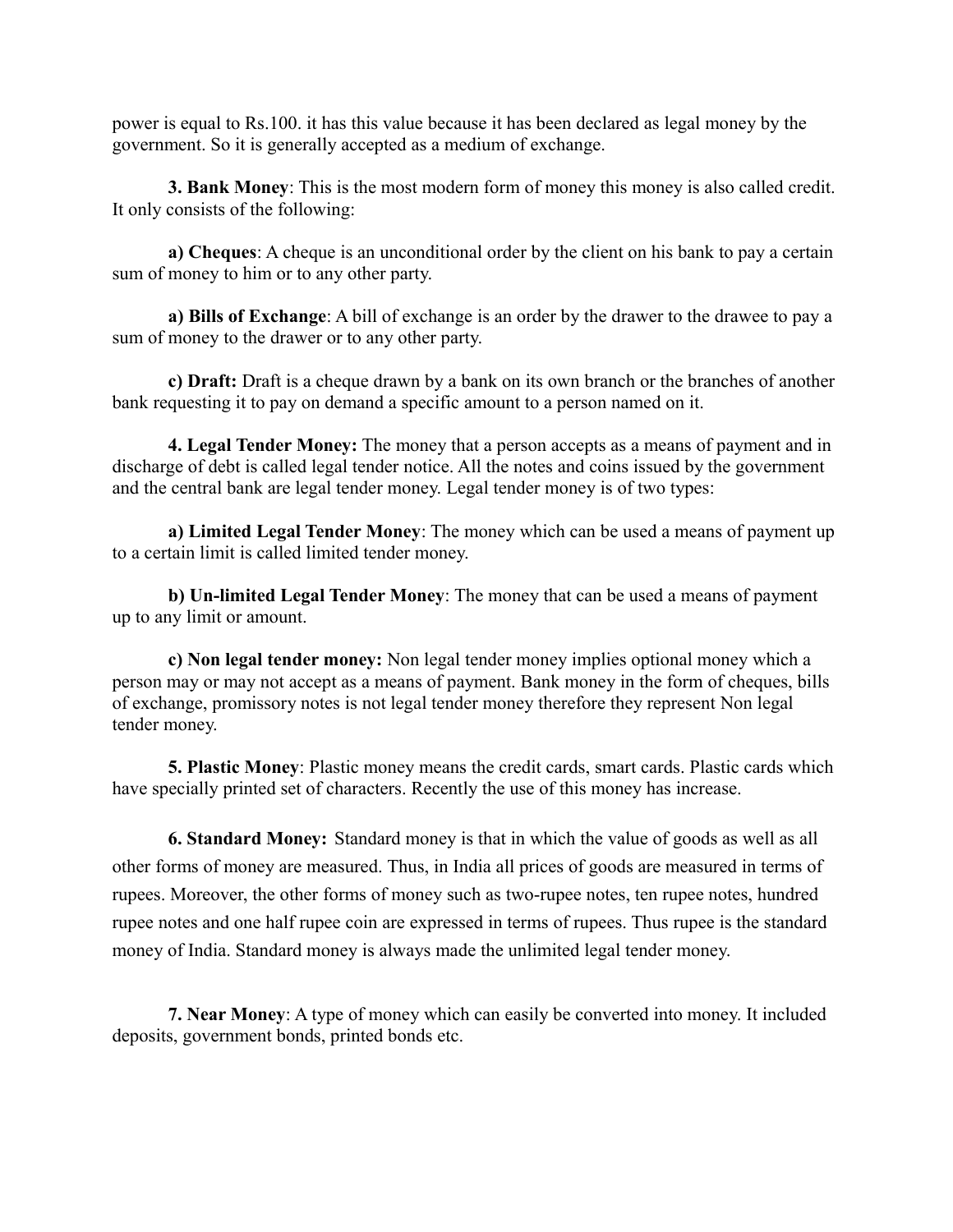**8. Fiduciary Money:** Fiduciary money depends for its value on the confidence that it will be generally accepted as a medium of exchange. Unlike fiat money, it is not declared legal tender by the government, which means people are not required by law to accept it as a means of payment. Instead, the issuer of fiduciary money promises to exchange it back for a commodity or fiat money if requested by the bearer. Examples of fiduciary money include cheques, banknotes, or drafts

**9. Commodity money:** Commodity money is a commodity that has intrinsic value and is used as a medium of exchange. Salt, animal, gems, beads, gold, silver etc. are examples of commodity money.

## **Functions of Money**

In general terms, the main function of money in an economic system is to facilitate the exchange of goods and services and help in carrying out trade smoothly. Money performs a number of primary, secondary, contingent and other functions which not only remove the difficulties of barter but also oils the wheels of trade and industry in the present day world. We discuss these functions one by one.

**1. Primary Functions:** The two primary functions of money are to act as a medium of exchange and as a unit of value.

**a) Money as a Medium of Exchange:** By serving as a medium of exchange, money removes the need for double coincidence of wants and the inconveniences and difficulties associated with barter. The introduction of money as a medium of exchange decomposes the single transaction of barter into separate transactions of sale and purchase thereby eliminating the double coincidence of wants. Thus money gives us a good deal of economic independence and also perfects the market mechanism by increasing competition and widening the market.

As a medium of exchange, money acts as an intermediary. It facilitates exchange. When acting as the intermediary, it helps one good or service to be traded indirectly for others. It helps production indirectly through specialization and division of labor which, in turn, increase efficiency and output.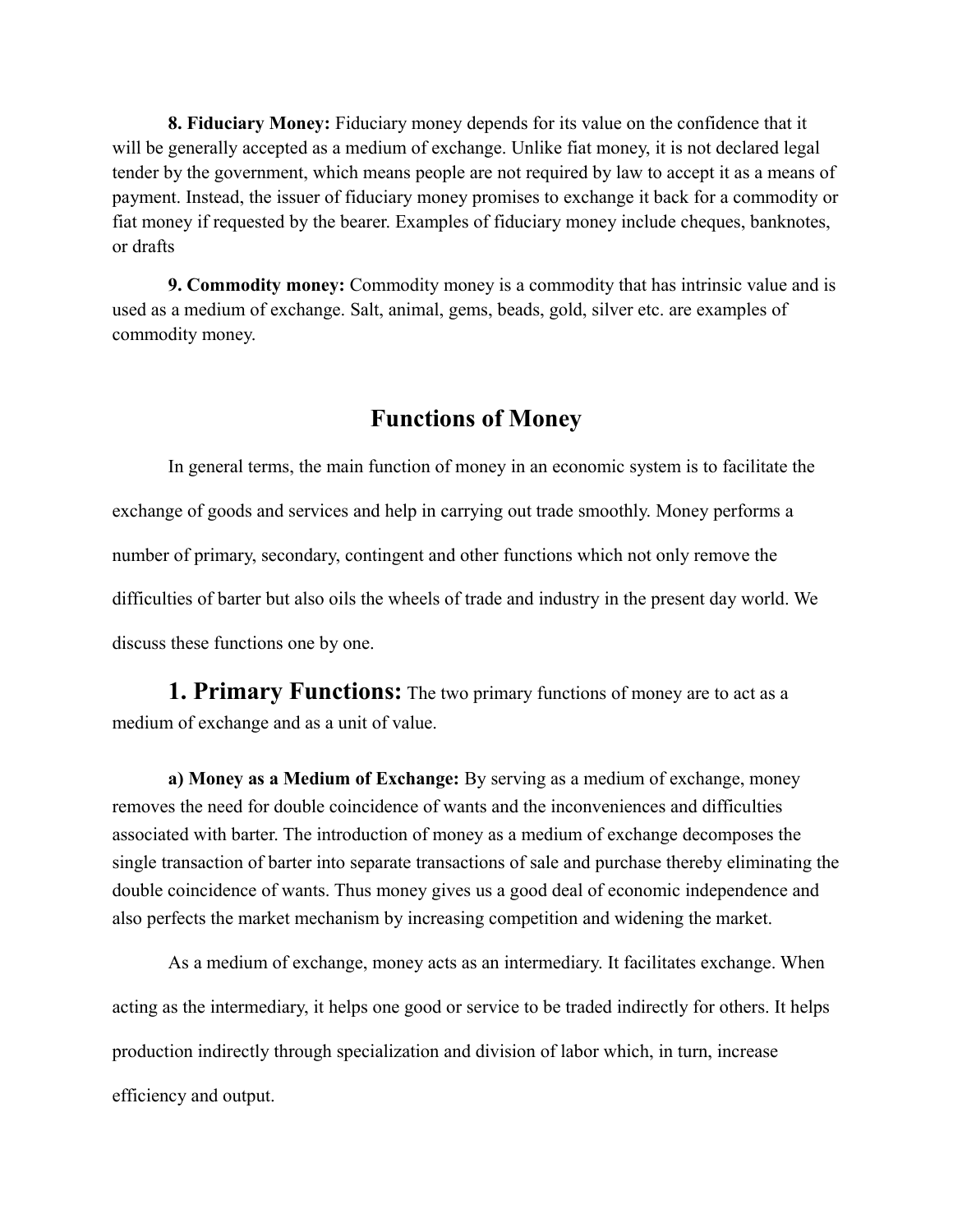**b). Money as a Unit of Account or Measure of Value:** Money serves as a unit of account or a measure of value. Money is the measuring rod, i.e., it is the units in terms of which the values of other goods and services are measured in money terms and expressed accordingly Different goods produced in the country are measured in different units like cloth m meters, milk in liters and sugar in kilograms.

Without a common unit, exchange of goods becomes very difficult Values of all goods and services can be expressed easily in a single unit called money Again without a measure of value, there can be no pricing process. Without a pricing process organized marketing and production is not possible. Thus, the use of money as a measure of value is the basis of specialized production.

**2. Secondary Functions:** Money performs the following three secondary functions which are as follows**:** 

**a) Money as a Store of Value:** As a secondary function, money acts as a store of value. Wealth can be stored in terms of money for future. It serves as a store value of goods in liquid form. By spending it, we can get any commodity in future. People therefore normally wish to keep a part of their wealth in the form of money because savings in terms of goods is very difficult. Clearly money is the best form of store of value. Wheat or any other product which will command a value cannot be stored for a long period.

**b) Money as the Standard of Deferred Payments:** Deferred payments are payments which are made some time in the future. The use of money as the standard of deterred or delayed payments immensely simplifies borrowing and lending operations because money generally maintains a constant value through time. Thus, money facilitates the formation of capital markets and the work of financial intermediaries like Stock Exchange, Investment Trust and Banks. Money is the link which connects the values of today with those of the future.

**c) Money as a Transfer of Value:** Since money is a generally acceptable means of payment and acts as a store of value, it keeps on transferring values from person to person and place to place. A person who holds money in cash or assets can transfer that to any places.

**3. Contingent Functions:** Money also performs certain contingent or incidental functions which are as follows: